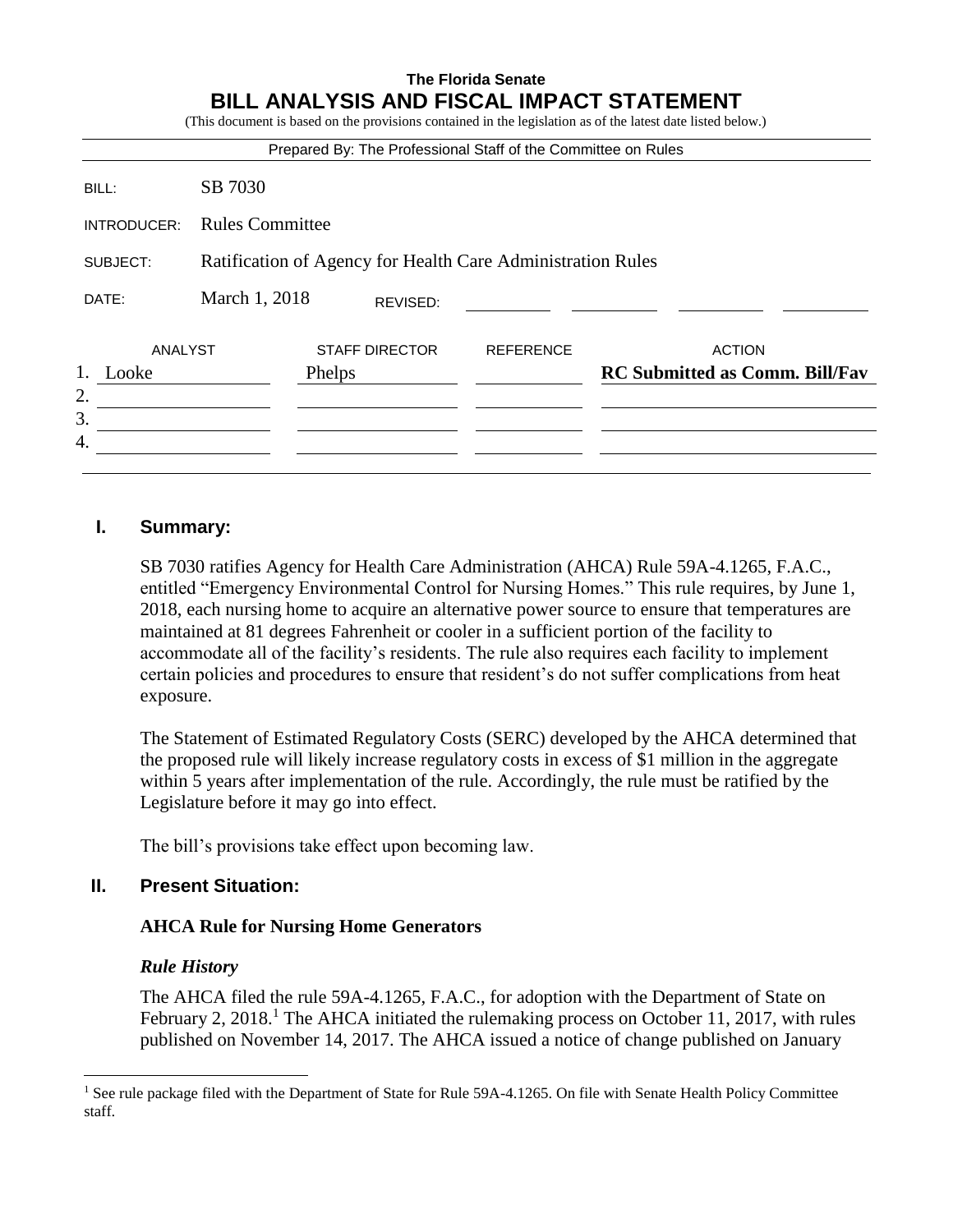10, 2017. Leading Age Florida challenged the validity of the AHCA's proposed rules for nursing homes but the challenge was withdrawn on January 26, 2018.

## *Alternate Power Source Plan*

Rule 59A-4.1265, F.A.C., requires each nursing home to prepare a detailed plan, as a supplement to the facility's comprehensive emergency management plan, to address emergency power in the event of the loss of primary electrical power to the facility. The plan is required to include the following:

- The acquisition of a sufficient alternate power source maintained at the nursing home to ensure the protection of resident health, safety, welfare, and comfort for a minimum of 96 hours in the event of the loss of primary electrical power.
	- o Each facility must determine a safe indoor air temperature required to meet the needs of residents that cannot be higher than 81 degrees Fahrenheit. The required temperature must be maintained in an area determined by the facility to be sufficient to maintain resident safety at all times, but not less than 30 square feet per resident.
	- o The rule allows a facility to provide emergency power through its essential electrical system required by the Florida Building Code and allows flexibility for each nursing home to determine the best method for achieving the requirement for an alternative power source.
	- o The rules specifies that a facility in an evacuation zone may use portable generators if an evacuation is necessary; that a facility on a campus with other licensed facilities under common ownership may share power sources, fuel, and space with the other licensed facilities; and that a multistory facility that plans on moving residents to a higher floor during a flood or surge event must also place its alternative power source in an area protected from flooding or storm surge.
- The acquisition of sufficient fuel to run the alternate power source and to maintain safe air temperatures for at least 96 hours. Of the 96 hours of required fuel, 72 hours must be stored onsite at the facility and the remaining 24 hours' worth of fuel must be obtained if the facility is located within an area in a declared state of emergency. If local ordinances or other regulations limit the amount of fuel that may be stored onsite, the nursing home must store the maximum amount of fuel allowed and must have a plan to obtain the remaining required amount of fuel within 24 hours prior to depleting its onsite supply. The rule specifies that piped natural gas is an allowed fuel source.
- The acquisition of services necessary to install, maintain, and test the equipment and to ensure the safe a sufficient operation of the alternate power source.

## *Submission of the Plan*

Each existing nursing home is required to submit its plan to the local emergency management agency within 30 days of the effective date of the rule. Each newly licensed nursing home must submit its plan prior to obtaining a license. If any additions, modifications, alterations, refurbishments, reconstructions, or renovations of a nursing home affect the nursing home's compliance with the rule, the nursing home must amend its plan and resubmit it to the local emergency management agency for review and approval.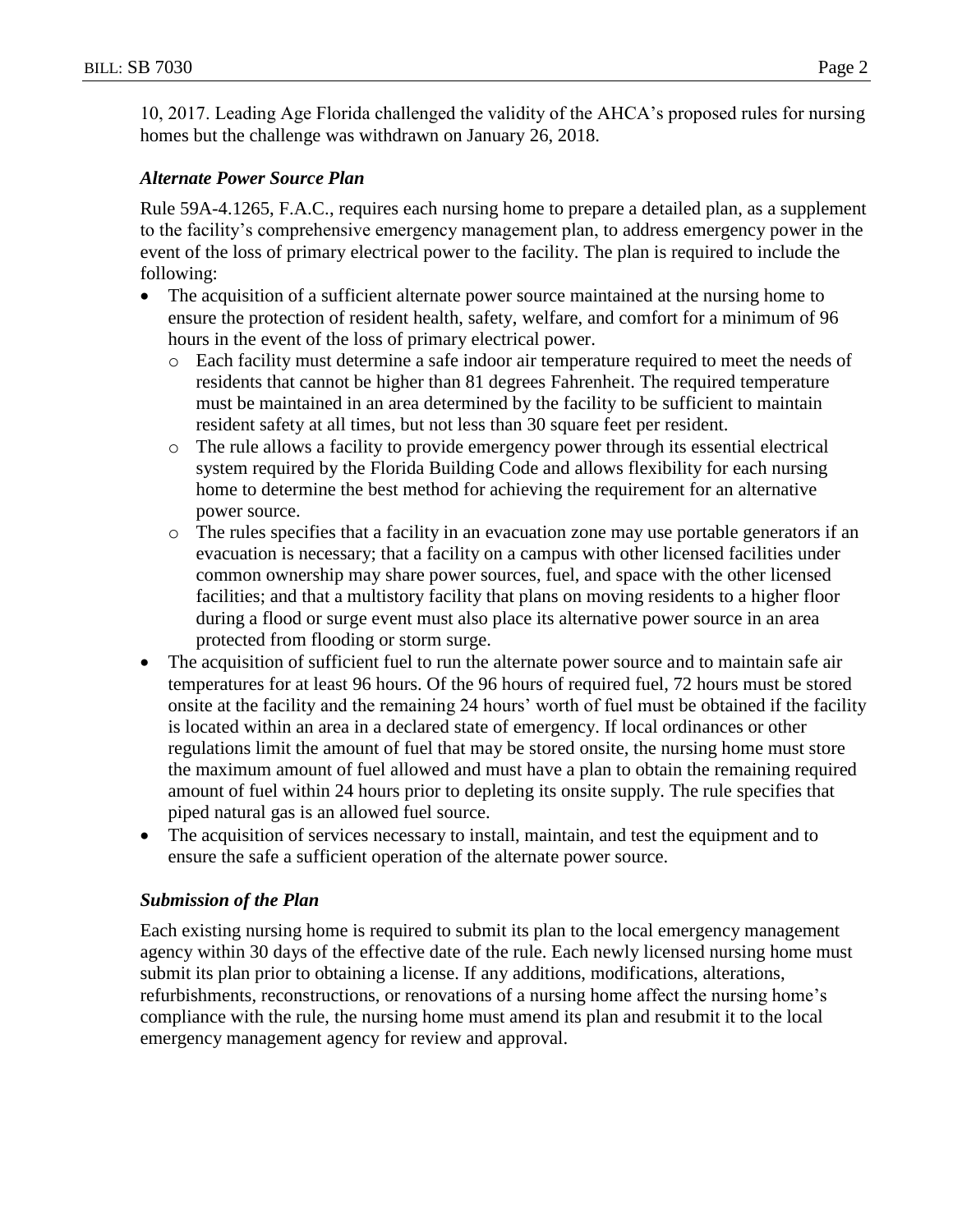## *Review and Approval of the Plan*

The local emergency management agency must review each plan and the AHCA's Office of Plans and Construction must review any related architectural and engineering plans. If the plan is deficient, the local emergency management agency must report such deficiencies to the nursing home for resubmission of a corrected plan within ten business days. If the plan is approved or denied the local emergency management agency must report the approval or denial to the AHCA. The nursing home must also submit proof of approval of the plan to the AHCA within two business days of the plan's approval. Each nursing home must maintain a copy of its plan in a form that is readily available for review and must submit a consumer friendly summary of the plan to the AHCA. The AHCA must post the summary and notice of approval within ten business days on its website.

### *Plan Implementation*

Each existing nursing home must have implemented its plan no later than June 1, 2018, and a new nursing home must have the plan implemented prior to obtaining a license. The AHCA may grant an extension of time up to January 1, 2019, if the implementation is delayed due to necessary construction, delivery of ordered equipment, or zoning or other regulatory processes. If a nursing home is granted an extension of time, the facility must update the AHCA on implementation progress monthly. If a nursing home is granted an extension of time, it must make arrangements to ensure that the residents are housed in an area that meets the safe indoor air temperature requirement for a minimum of 96 hours during that time.

### *Policies and Procedures*

The rules also require each facility to implement policies and procedures to ensure that it can effectively and immediately activate, operate, and maintain the alternate power source. The policies and procedures must be resident-focused and ensure that the residents do not suffer complications from heat exposure. A contingency plan must also exist to transport residents to a safe facility if required. The policies and procedures must be available for inspection by residents, their representatives, and any other parties authorized in law.

#### *Enforcement*

The rules specify that the AHCA may seek any statutory remedy for noncompliance including, but not limited to, license revocation, license suspension, and administrative fines.

#### **History of Nursing Home Generator Rulemaking**

#### *Hurricane Irma*

 $\overline{a}$ 

Between September 10 and September 16, 2017, Hurricane Irma swept across Florida causing heavy damage and widespread loss of power. In the aftermath of the hurricane, the nursing home Rehabilitation Center at Hollywood Hills (Center) was left without power and air conditioning for multiple days. As a consequence of the uncontrolled heat in the Center and because the Center's staff neglected to evacuate its residents, 12 Center residents died from heat exposure.<sup>2</sup>

<sup>&</sup>lt;sup>2</sup> Eight residents died before the Center evacuated the facility and six more died in the following weeks. Two of the 14 deaths were found not to be related to heat exposure. See *12 of 14 Nursing Home Deaths After Irma Ruled Homicides*, WUSF News,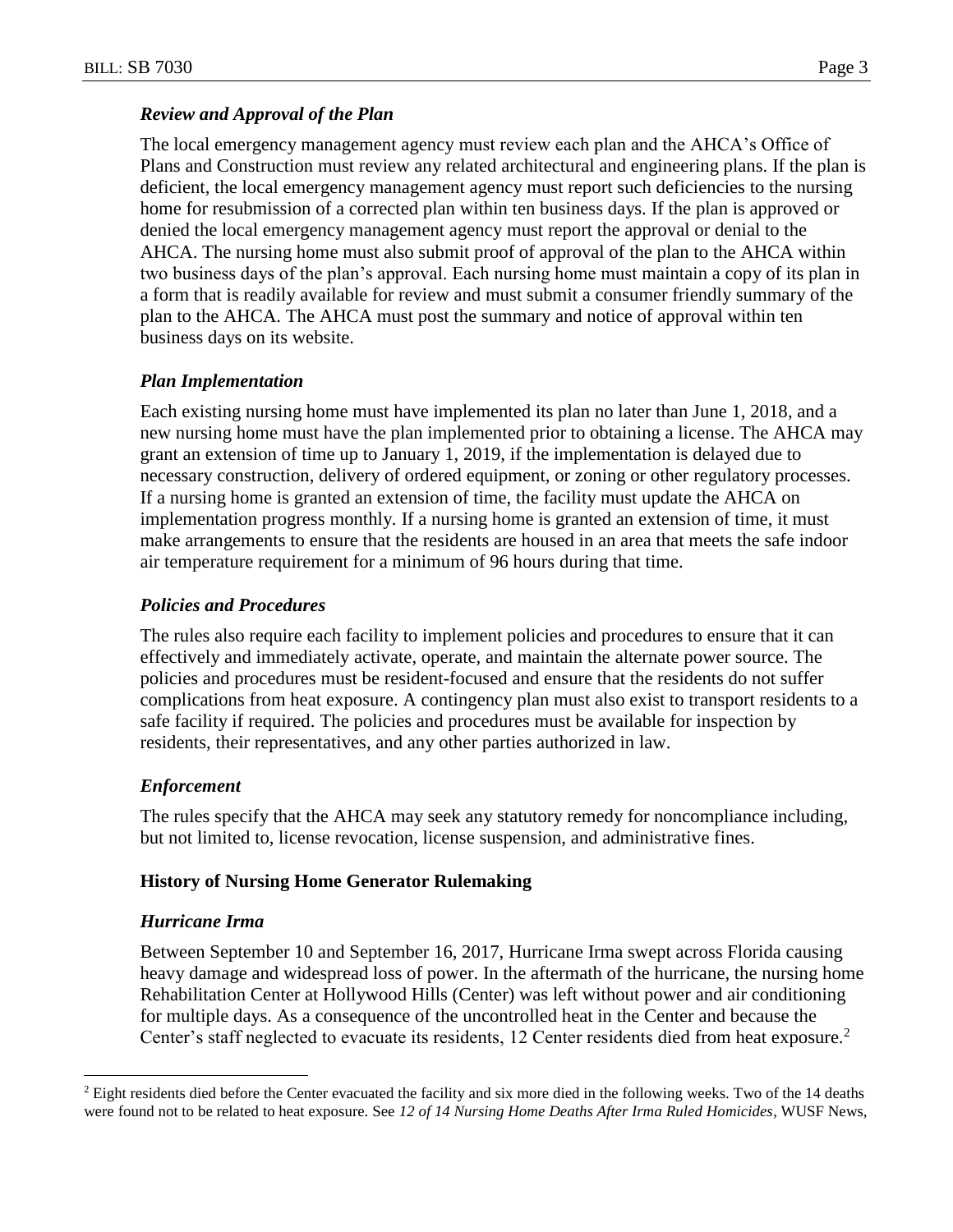On September 16, 2017, (after eight of the 12 resident deaths had occurred) Governor Scott issued a press release announcing emergency action for nursing homes and ALFs. In the press release, the Governor stated that "[a]ssisted living facilities and nursing homes serve our elderly and Florida's most vulnerable residents, and so many families rely on the health care professionals at these facilities to care for their loved ones…During emergencies, health care facilities must be fully prepared to ensure the health, safety and wellbeing of those in their care and there is absolutely no excuse not to protect life. The inability for this nursing home in Broward County to protect life has shined the light on the need for emergency action."<sup>3</sup>

# *Emergency Rules for Nursing Home Generators*

Complying with the Governor's order, the AHCA published an emergency Rule 59AER17-1, F.A.C., requiring that all nursing homes install emergency generators. This emergency rule took effect on September 18, 2017; was renewed on December 15, 2017;<sup>4</sup> and established:

- The requirement that each facility provide a detailed plan within 45 days of the effective date of the rule for the acquisition and installation of an emergency generator and sufficient fuel to power the generator for 96 hours. The generator must be sufficiently large to cool the facility to 80 degrees Fahrenheit or below for the required time period;
- The requirement that each facility implement its plan within 60 days of the effective date of the rule; and
- Penalties for violating the emergency rule including possible license revocation and monetary penalties of up to \$1,000 per day for continuing violations.

The emergency rule was challenged at the Division of Administrative Hearings (DOAH) and was ruled invalid on October 27, 2017. A similar emergency rule for Assisted Living Facilities was also challenged. The DOAH judge ruled that there was no emergency that required the rules and that the rules were invalid exercises of delegated legislative authority. The judge ruled that the rules:

- Were arbitrary and capricious in that complying with the rules in the timeframes allowed was impossible;
- Vested unbridled discretion in the AHCA and the DOEA in that the rules were so vague as to require agency discretion to implement them; and
- Contravened the implementing statute in that the penalties made no effect to classify noncompliance in a manner consistent with statute.<sup>5</sup>

 $\overline{a}$ available at [http://wusfnews.wusf.usf.edu/post/12-14-nursing-home-deaths-after-irma-ruled-homicides,](http://wusfnews.wusf.usf.edu/post/12-14-nursing-home-deaths-after-irma-ruled-homicides) (last visited on Jan. 26, 2018).

<sup>&</sup>lt;sup>3</sup> Se[e https://www.flgov.com/2017/09/16/gov-scott-i-am-aggressively-fighting-to-keep-vulnerable-floridians-safe-during](https://www.flgov.com/2017/09/16/gov-scott-i-am-aggressively-fighting-to-keep-vulnerable-floridians-safe-during-emergencies/)[emergencies/,](https://www.flgov.com/2017/09/16/gov-scott-i-am-aggressively-fighting-to-keep-vulnerable-floridians-safe-during-emergencies/) (last visited on Jan. 26, 2018).

<sup>4</sup> Generally, emergency rules expire after 90 days and are not renewable. See s. 120.54(c), F.S. However, s. 120.54(4)(c)2., F.S., allows an agency to extend the period of time that emergency rules are effective if the agency has initiated the

rulemaking process on the same subject and the proposed rules are awaiting legislative ratification. Currently, the AHCA and the DOEA have initiated rulemaking to adopt rules on the same subject (see section below) and the agencies' have submitted the proposed rules to the Legislature for ratification.

<sup>5</sup> *Florida Association of Homes and Services for the Aging, Inc., d/b/a, Leadingage Florida v. the Agency for Health Care Administration*, case no. 17-5388RE, and *Florida Assisted Living Association, Inc., a Florida not for Profit Corporation v. the Florida Department of Elder Affairs,* case no. 17-5409RE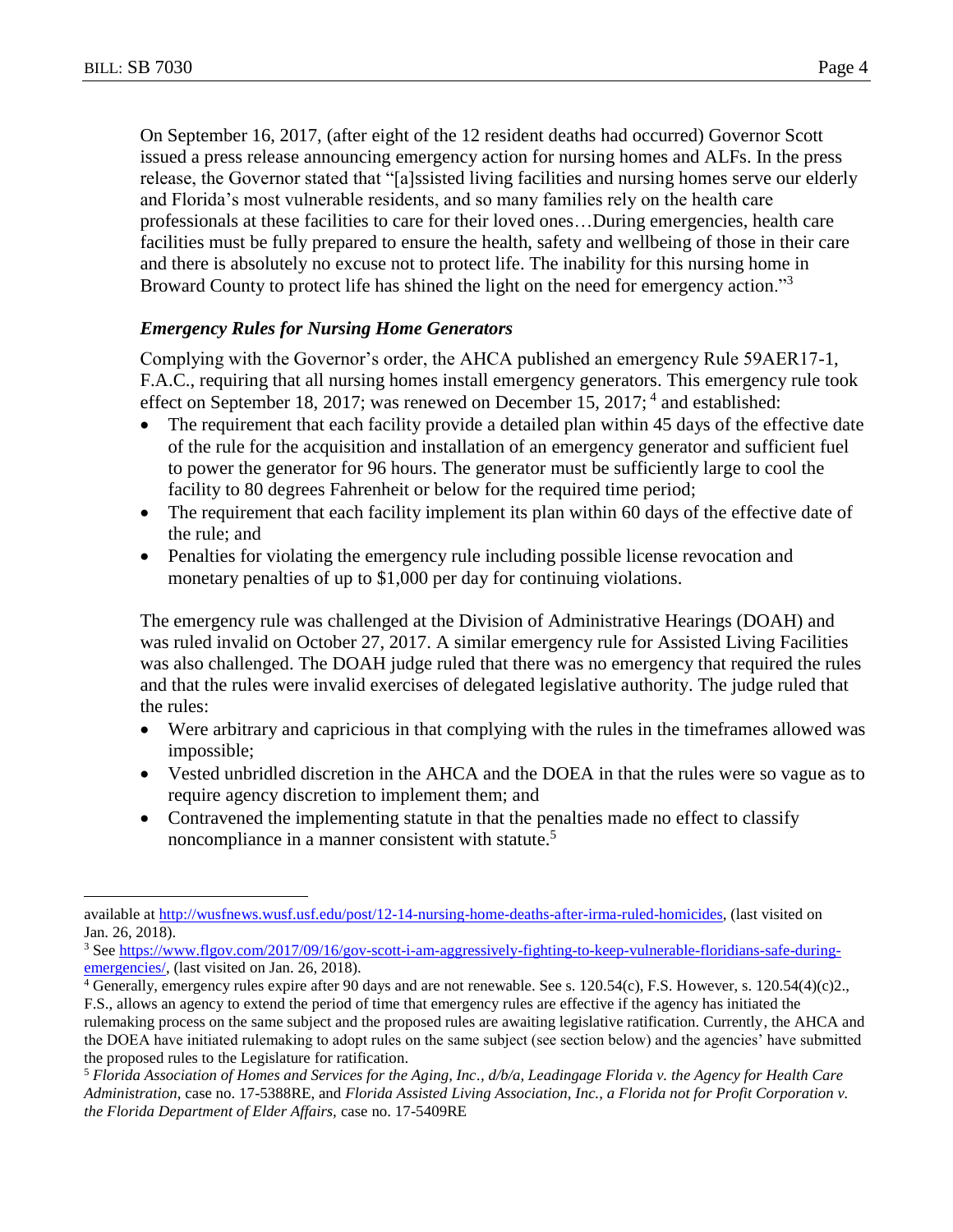The case has been appealed to the Florida First District Court of Appeal<sup>6</sup> (DCA). The DCA denied a motion to stay the effect of the rules on November 11, 2017, and consequently, the emergency rule continues to be in effect pending appeal.

## *Federal Regulations for Nursing Home Emergency Power*

Federal regulations currently in effect require nursing homes<sup>7</sup> to obtain emergency power in a similar manner to the permanent rules in development by the AHCA. The regulations in 42 CFR 483.73 require each long term care facility, including nursing homes, to develop and implement emergency preparedness policies and procedures that must include alternative sources of energy to maintain safe air temperatures for residents. Based on the facility's policies and procedures, each facility must implement emergency and standby power systems and maintain on onsite fuel source and a plan to keep the power systems operational, unless the facility evacuates. These regulations took effect on November 16, 2017, and are a requirement for the nursing home to participate in the Medicare or Medicaid programs.

## **SERC Requirements**

Agencies must prepare a SERC for a rule that has an adverse impact on small businesses or that increases regulatory costs more than \$200,000 in the aggregate within 1 year after implementation of the rule. $8$ 

A SERC must include estimates of:

- The number of people and entities effected by the proposed rule;
- The cost to the agency and other governmental entities to implement and enforce the proposed rule;
- Transactional costs likely to be incurred by people, entities, and governmental agencies for compliance; and
- An analysis of the proposed rule's impact on small businesses, counties, and cities.<sup>9</sup>

The SERC must also include an economic analysis on the likelihood that the proposed rule will have an adverse impact in excess of \$1 million within the first 5 years of implementation on:

- Economic growth, private-sector job creation or employment, or private-sector investment;
- $\bullet$  Business competitiveness,<sup>10</sup> productivity, or innovation; or
- Regulatory costs, including any transactional costs.<sup>11,12</sup>

 $\overline{a}$ 

<sup>6</sup> Case no. 1D17-4534.

 $\frac{7}{7}$  While nursing homes are federally regulated, the regulation of ALFs is delegated to the states.

 $8$  Sections 120.54(3)(b) and 120.541(1)(b), F.S.

<sup>9</sup> Section 120.541(2)(b)-(e), F.S. A small city has an unincarcerated population of 10,000 or less. A small county has an unincarcerated population of 75,000 or less. A small business employs less than 200 people, and has a net worth of \$5 million or less. *See* ss. 120.52(18), (19), and 288.703(6), respectively.

<sup>&</sup>lt;sup>10</sup> Business competitiveness includes the ability of those doing business in Florida to compete with those doing business in other states or domestic markets.

<sup>&</sup>lt;sup>11</sup> Transactional costs are direct costs that are readily ascertainable based upon standard business practices. They include filing fees, the cost of obtaining a license, the cost of equipment required to be installed or used, procedures required to by employed to comply with the rule, additional operating costs, the cost of monitoring and reporting, and any other costs necessary to comply with the rules.

 $12$  Section 120.541(2)(a), F.S.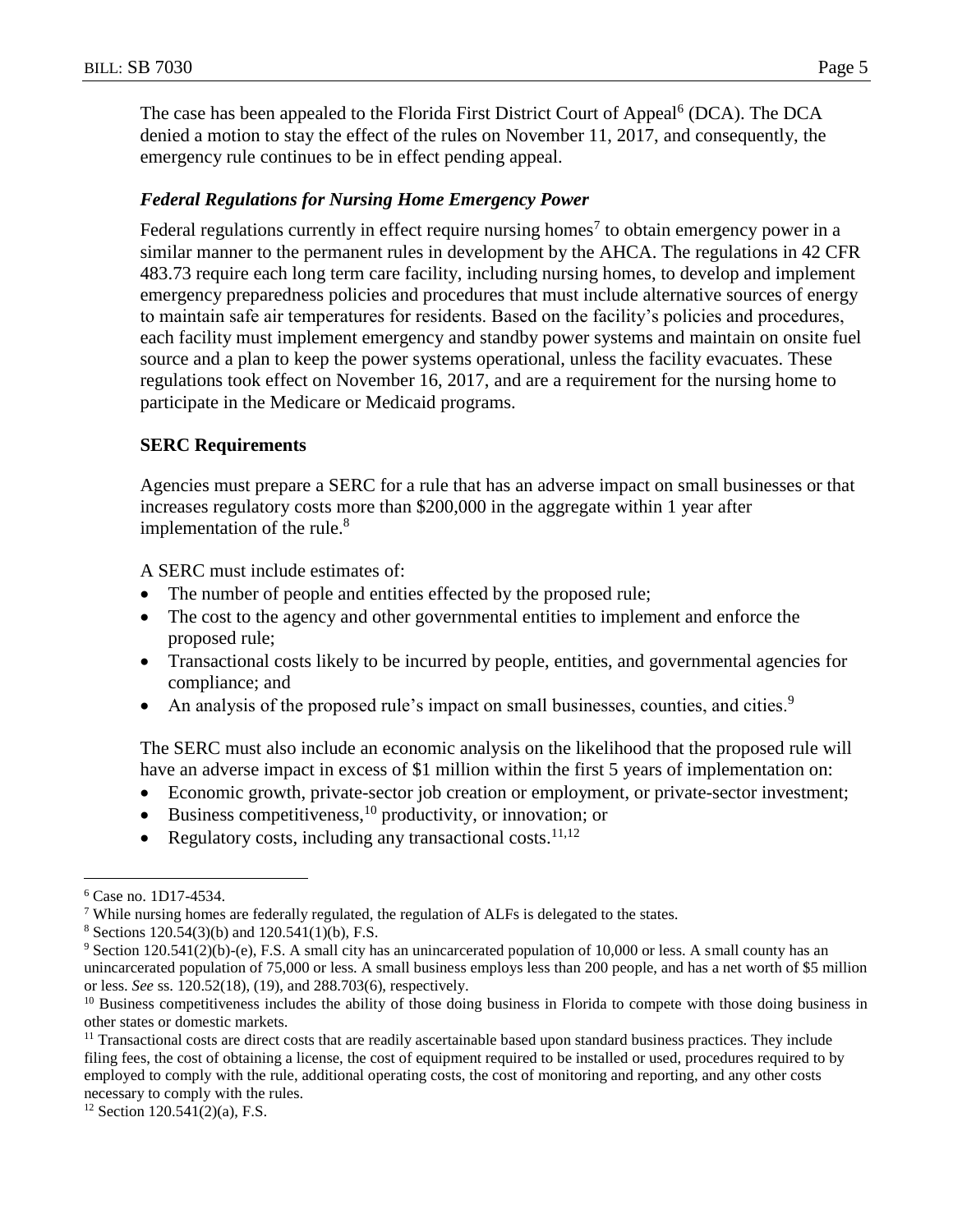If the economic analysis results in an adverse impact or regulatory costs in excess of \$1 million within 5 years after implementation of the rule, then the rule must be ratified by the Legislature in order to take effect. 13

The AHCA has determined that the likely aggregate cost for nursing homes to comply with this rule will be approximately  $$108,224,945$ <sup>14</sup>

# **III. Effect of Proposed Changes:**

SB 7030 ratifies AHCA Rule 59A-4.1265, F.A.C., entitled "Emergency Environmental Control for Nursing Homes." This rule requires, by June 1, 2018, each nursing home to acquire an alternative power source to ensure that temperatures are maintained at 81 degrees Fahrenheit or cooler in a sufficient portion of the facility to accommodate all of the facility's residents. The rule also requires each facility to implement certain policies and procedures to ensure that resident's do not suffer complications from heat exposure.

The bill also:

- Directs that the act shall not be codified in the Florida Statutes;
- Requires that after the act becomes law, its enactment and effective date shall be noted in the Florida Administrative Code, the F.A.R., or both, as appropriate;
- Provides that the act does not alter rulemaking authority or constitute a legislative preemption of, or exception to, any other provision of law regarding adoption or enforcement of the rule and is intended to preserve the status of the rule; and
- Does not cure any rulemaking defect or preempt any challenge based on a lack of authority or a violation of requirements governing adoption of the rule.

The SERC developed by the AHCA determined that the proposed rule will likely increase regulatory costs in excess of \$1 million in the aggregate within 5 years after implementation of the rule. Accordingly, the rule must be ratified by the Legislature before it may go into effect.

The bill's provisions take effect upon becoming law at that time, the rule becomes effective.<sup>15</sup>

## **IV. Constitutional Issues:**

## A. Municipality/County Mandates Restrictions:

None.

B. Public Records/Open Meetings Issues:

None.

 $\overline{a}$ 

<sup>&</sup>lt;sup>13</sup> Section 120.541(3), F.S. Legislative ratification is not required for adoption of federal standards, amendments to the Florida Building Code, or amendments to the Florida Fire Prevention Code. *See* s. 120.541(4), F.S.

<sup>&</sup>lt;sup>14</sup> Summary of SERC for Rule 59A-4.1265, published in a notice of correction in the Florida Administrative Register on January 11, 2018.

<sup>15</sup> Section 120.54(3)(e)6., F.S.